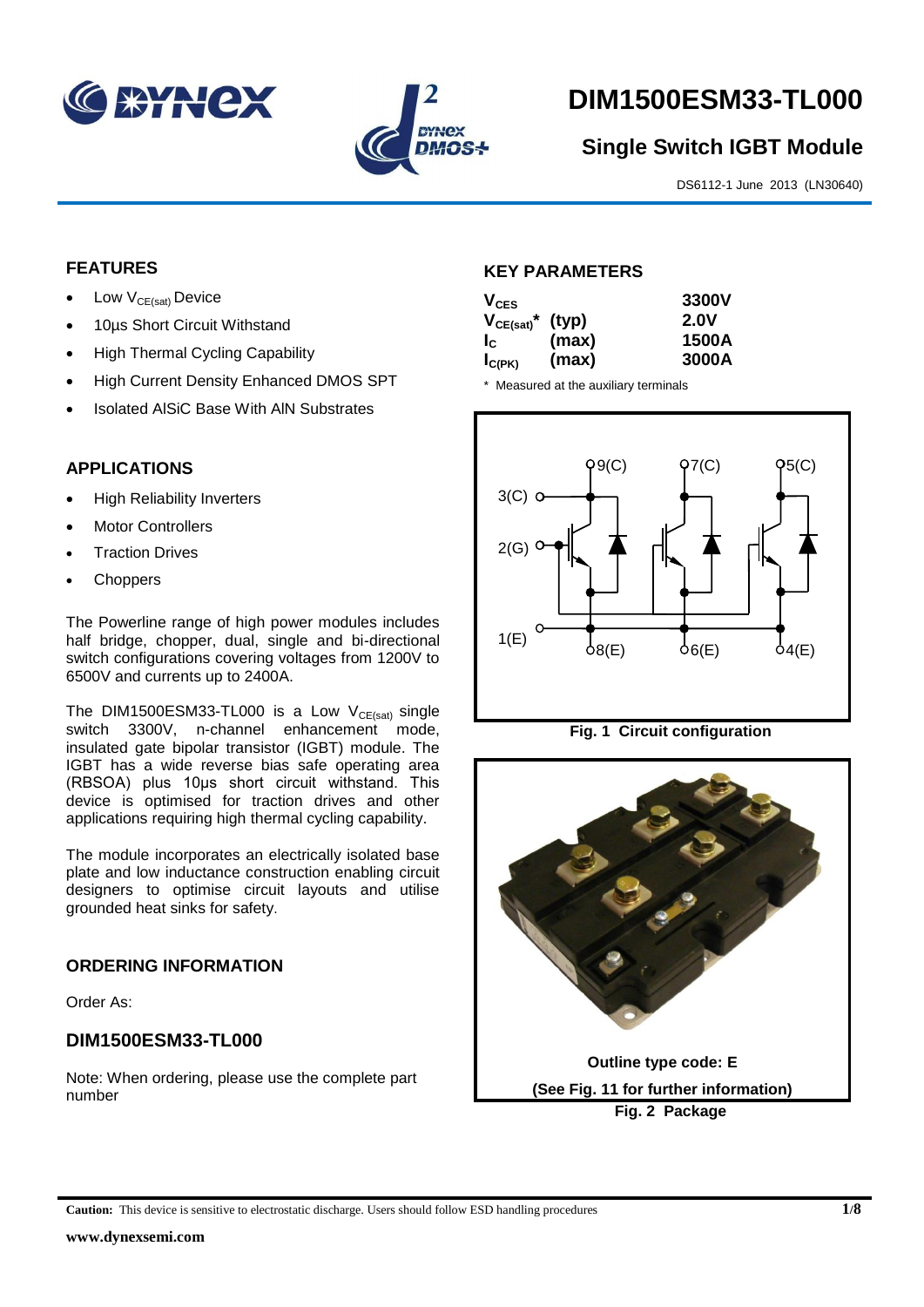### **ABSOLUTE MAXIMUM RATINGS**

Stresses above those listed under 'Absolute Maximum Ratings' may cause permanent damage to the device. In extreme conditions, as with all semiconductors, this may include potentially hazardous rupture of the package. Appropriate safety precautions should always be followed. Exposure to Absolute Maximum Ratings may affect device reliability.

#### **Tcase = 25°C unless stated otherwise**

| Symbol            | <b>Parameter</b>                  | <b>Test Conditions</b>                                   | Max. | <b>Units</b> |
|-------------------|-----------------------------------|----------------------------------------------------------|------|--------------|
| $V_{CES}$         | Collector-emitter voltage         | $V_{GF} = 0V$                                            | 3300 | V            |
| $V_{GES}$         | Gate-emitter voltage              |                                                          | ±20  | V            |
| $I_{\rm C}$       | Continuous collector current      | $T_{\text{case}} = 115^{\circ}C$                         | 1500 | A            |
| $I_{C(PK)}$       | Peak collector current            | 1ms, $T_{\text{case}} = 140^{\circ}$ C                   | 3000 | A            |
| $P_{max}$         | Max. transistor power dissipation | $T_{\text{case}} = 25^{\circ}C$ , $T_i = 150^{\circ}C$   | 15.6 | kW           |
| $I^2t$            | Diode $I^2t$ value                | $V_R = 0$ , $t_p = 10$ ms, $T_i = 150$ <sup>o</sup> C    | 720  | $kA^2s$      |
| V <sub>isol</sub> | Isolation voltage - per module    | Commoned terminals to base plate.<br>AC RMS, 1 min, 50Hz | 6000 | V            |
| $Q_{PD}$          | Partial discharge - per module    | IEC1287, $V_1 = 3500V$ , $V_2 = 2600V$ , 50Hz RMS        | 10   | рC           |

#### **THERMAL AND MECHANICAL RATINGS**

| Internal insulation material:     | AIN              |
|-----------------------------------|------------------|
| Baseplate material:               | <b>AISiC</b>     |
| Creepage distance:                | 33mm             |
| Clearance:                        | 20 <sub>mm</sub> |
| CTI (Comparative Tracking Index): | >600             |

| Symbol                        | <b>Parameter</b>                                      | <b>Test Conditions</b>                        | Min   | Typ. | Max | <b>Units</b>    |
|-------------------------------|-------------------------------------------------------|-----------------------------------------------|-------|------|-----|-----------------|
| $R_{th(j-c)}$                 | Thermal resistance - transistor                       | Continuous dissipation -<br>junction to case  |       |      | 8   | °C/kW           |
| $R_{th(j-c)}$                 | Thermal resistance - diode                            | Continuous dissipation -<br>junction to case  |       |      | 16  | °C/kW           |
| $R_{th(c-h)}$                 | Thermal resistance -<br>case to heatsink (per module) | Mounting torque 5Nm<br>(with mounting grease) | -     |      | 6   | °C/kW           |
| $T_i$<br>Junction temperature |                                                       | Transistor                                    |       |      | 150 | $^{\circ}C$     |
|                               |                                                       | Diode                                         |       |      | 150 | $\rm ^{\circ}C$ |
| ${\mathsf T}_{\text{stg}}$    | Storage temperature range                             | $\overline{\phantom{a}}$                      | $-40$ | -    | 125 | $^{\circ}C$     |
|                               |                                                       | Mounting - M6                                 |       |      | 5   | Nm              |
|                               | Screw torque                                          | Electrical connections - M4                   |       |      | 2   | N <sub>m</sub>  |
|                               |                                                       | Electrical connections - M8                   |       |      | 10  | Nm              |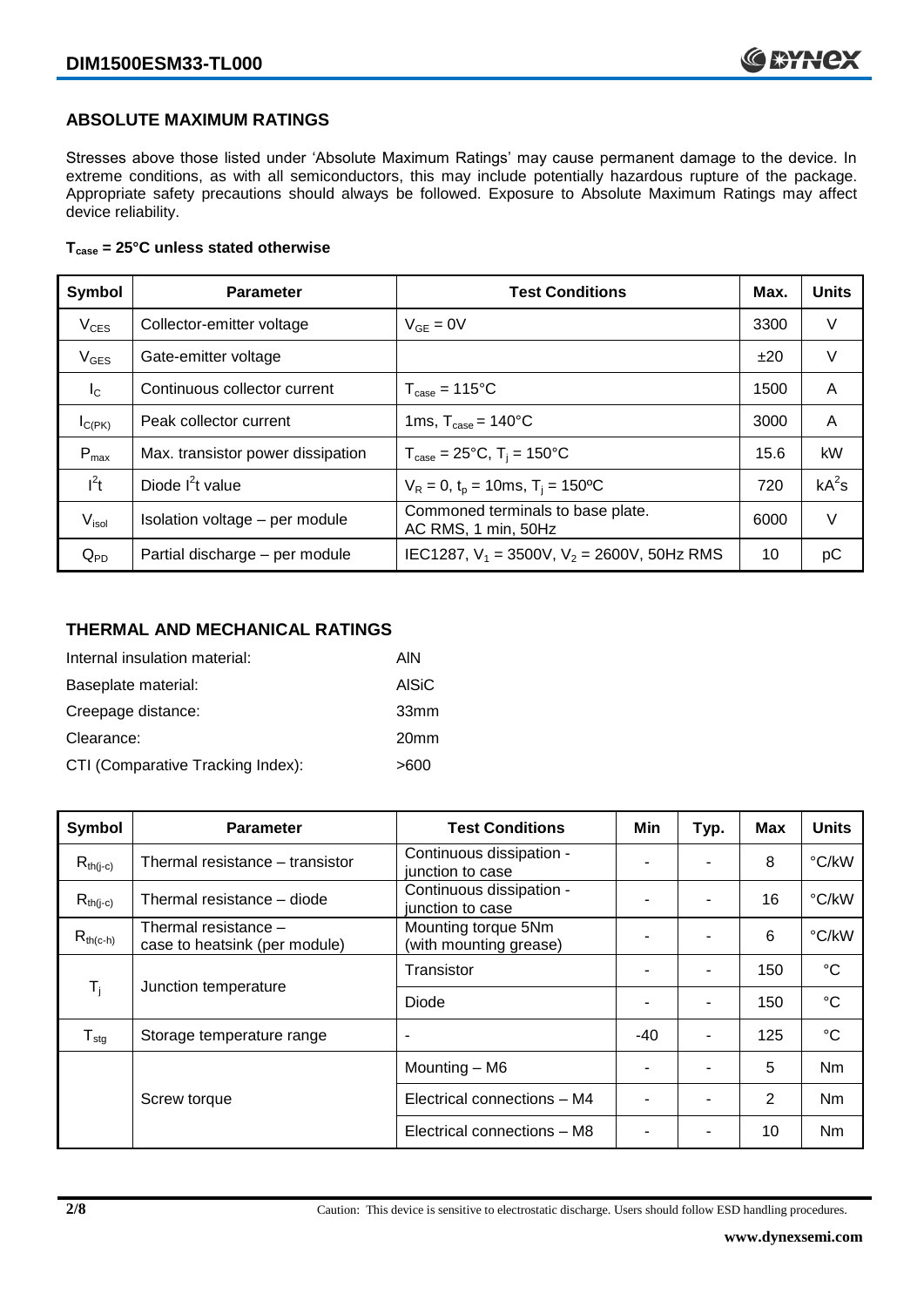# **ELECTRICAL CHARACTERISTICS**

#### **Tcase = 25°C unless stated otherwise.**

| <b>Symbol</b>              | <b>Parameter</b>                        | <b>Test Conditions</b>                                                                                                                                   | Min | <b>Typ</b> | Max | <b>Units</b> |
|----------------------------|-----------------------------------------|----------------------------------------------------------------------------------------------------------------------------------------------------------|-----|------------|-----|--------------|
|                            |                                         | $V_{GE} = 0V$ , $V_{CE} = V_{CES}$                                                                                                                       |     |            | 5   | mA           |
| $I_{\text{CES}}$           | Collector cut-off current               | $V_{GF} = 0V$ , $V_{CE} = V_{CES}$ , $T_{case} = 125$ °C                                                                                                 |     |            | 90  | mA           |
|                            |                                         | $V_{GF} = 0V$ , $V_{CF} = V_{CES}$ , $T_{case} = 150^{\circ}C$                                                                                           |     |            | 150 | mA           |
| $I_{\text{GES}}$           | Gate leakage current                    | $V_{GE} = \pm 20V$ , $V_{CE} = 0V$                                                                                                                       |     |            | 1   | μA           |
| $V_{GE(TH)}$               | Gate threshold voltage                  | $I_{C} = 120 \text{mA}, V_{GE} = V_{CE}$                                                                                                                 |     | 5.7        |     | $\vee$       |
|                            |                                         | $V_{GF}$ = 15V, $I_C$ = 1500A                                                                                                                            |     | 2.0        |     | $\vee$       |
| $V_{CE(sat)}$ <sup>†</sup> | Collector-emitter<br>saturation voltage | $V_{GE}$ = 15V, $I_C$ = 1500A, $T_i$ = 125°C                                                                                                             |     | 2.6        |     | $\vee$       |
|                            |                                         | $V_{GE}$ = 15V, $I_C$ = 1500A, $T_i$ = 150°C                                                                                                             |     | 2.8        |     | $\vee$       |
| $I_F$                      | Diode forward current                   | DC                                                                                                                                                       |     | 1500       |     | A            |
| $I_{FM}$                   | Diode maximum forward current           | $t_p = 1$ ms                                                                                                                                             |     | 3000       |     | A            |
|                            |                                         | $I_F = 1500A$                                                                                                                                            |     | 2.4        |     | $\vee$       |
| $V_F$ <sup>†</sup>         | Diode forward voltage                   | $I_F = 1500A$ , $T_i = 125^{\circ}C$                                                                                                                     |     | 2.5        |     | $\vee$       |
|                            |                                         | $I_F = 1500A$ , $T_i = 150^{\circ}C$                                                                                                                     |     | 2.4        |     | $\vee$       |
| $C_{\text{ies}}$           | Input capacitance                       | $V_{CE} = 25V$ , $V_{GE} = 0V$ , $f = 1MHz$                                                                                                              |     | 260        |     | nF           |
| $Q_q$                      | Gate charge                             | $±15V$ Including external $C_{qe}$                                                                                                                       |     | 25         |     | $\mu$ C      |
| $C_{res}$                  | Reverse transfer capacitance            | $V_{CE} = 25V$ , $V_{GE} = 0V$ , $f = 1MHz$                                                                                                              |     | 6          |     | nF           |
| $L_M$                      | Module inductance                       |                                                                                                                                                          |     | 10         |     | nH           |
| $R_{INT}$                  | Internal transistor resistance          |                                                                                                                                                          |     | 90         |     | $\mu\Omega$  |
| SC <sub>Data</sub>         | Short circuit current, I <sub>SC</sub>  | $T_i = 150^{\circ}C$ , $V_{CC} = 2500V$<br>$t_p \le 10 \mu s$ , $V_{GE} \le 15V$<br>$V_{CE \ (max)} = V_{CES} - L^{\dagger} \times dl/dt$<br>IEC 60747-9 |     | 5500       |     | A            |

#### **Note:**

 $\dagger$  Measured at the auxiliary terminals

 $\check{}$  L is the circuit inductance + L<sub>M</sub>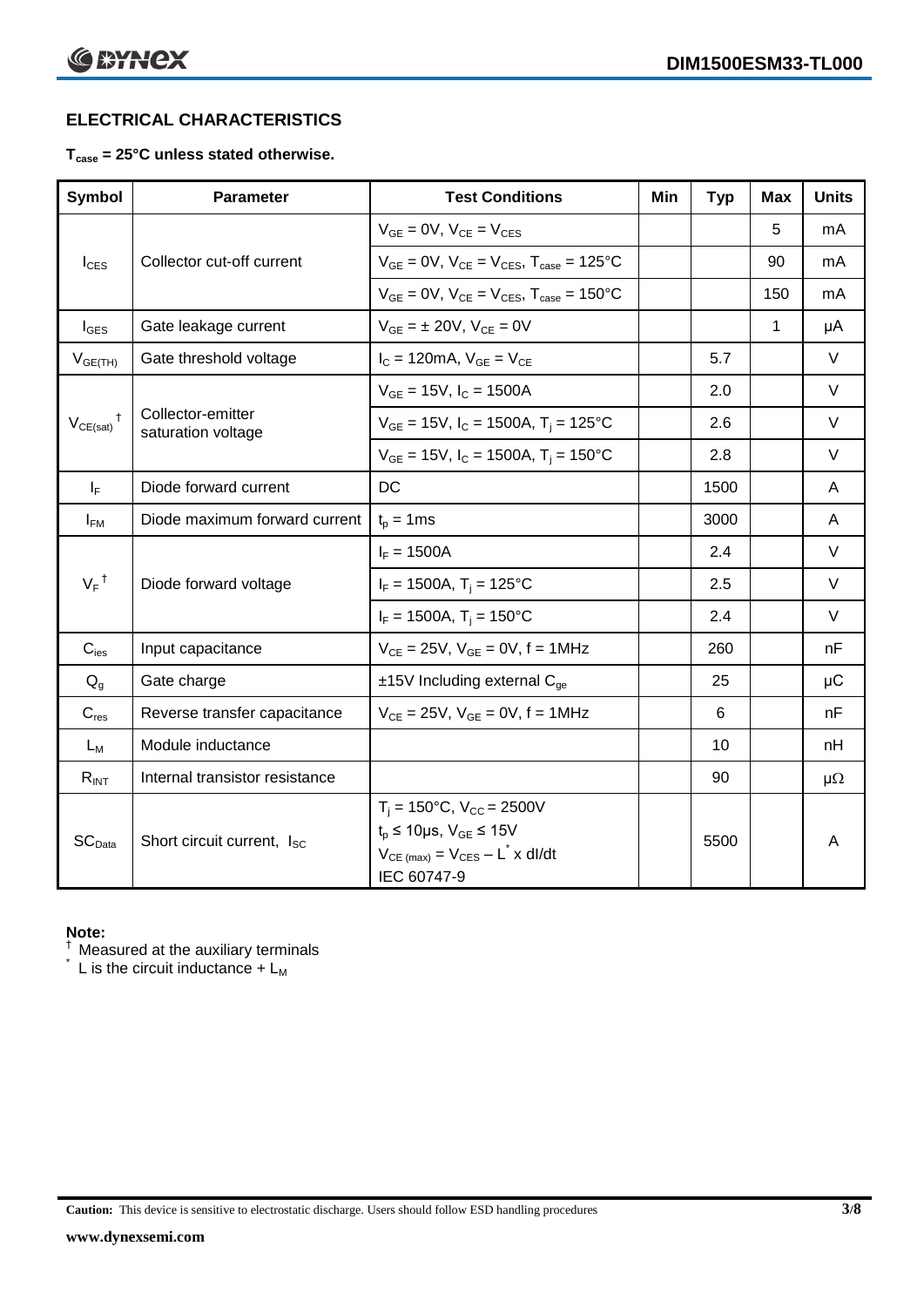# **ELECTRICAL CHARACTERISTICS**

#### **Tcase = 25°C unless stated otherwise**

| Symbol              | <b>Parameter</b>               | <b>Test Conditions</b>                               | Min | Typ. | <b>Max</b> | <b>Units</b> |
|---------------------|--------------------------------|------------------------------------------------------|-----|------|------------|--------------|
| $t_{d(\text{off})}$ | Turn-off delay time            | $I_c = 1500A$                                        |     | 2700 |            | ns           |
| โf                  | Fall time                      | $V_{GF} = \pm 15V$                                   |     | 610  |            | ns           |
| $E_{OFF}$           | Turn-off energy loss           | $V_{CE} = 1800V$                                     |     | 3750 |            | mJ           |
| $t_{d(on)}$         | Turn-on delay time             | $R_{q(ON)} = 1.65\Omega$<br>$R_{g(OFF)} = 1.5\Omega$ |     | 960  |            | ns           |
| t,                  | Rise time                      | $C_{GE} = 330nF$                                     |     | 430  |            | ns           |
| $E_{ON}$            | Turn-on energy loss            | $L_s \sim 150$ nH                                    |     | 2400 |            | mJ           |
| $Q_{rr}$            | Diode reverse recovery charge  | $I_F = 1500A$                                        |     | 850  |            | $\mu$ C      |
| $I_{rr}$            | Diode reverse recovery current | $V_{CE} = 1800V$                                     |     | 920  |            | A            |
| $E_{rec}$           | Diode reverse recovery energy  | $dl_F/dt = 4000A/\mu s$                              |     | 1000 |            | mJ           |

#### **Tcase = 125°C unless stated otherwise**

| Symbol                         | <b>Parameter</b>               | <b>Test Conditions</b>                               | Min | Typ. | <b>Max</b> | <b>Units</b> |
|--------------------------------|--------------------------------|------------------------------------------------------|-----|------|------------|--------------|
| $\mathfrak{r}_{\text{d(off)}}$ | Turn-off delay time            | $I_c = 1500A$                                        |     | 2750 |            | ns           |
| t                              | Fall time                      | $V_{GE} = \pm 15V$                                   |     | 590  |            | ns           |
| $E_{OFF}$                      | Turn-off energy loss           | $V_{CE} = 1800V$                                     |     | 4050 |            | mJ           |
| $t_{d(on)}$                    | Turn-on delay time             | $R_{g(ON)} = 1.65\Omega$<br>$R_{q(OFF)} = 1.5\Omega$ |     | 1000 |            | ns           |
| t,                             | Rise time                      | $C_{GE} = 330nF$                                     |     | 460  |            | ns           |
| $E_{ON}$                       | Turn-on energy loss            | $L_s \sim 150$ nH                                    |     | 3100 |            | mJ           |
| $Q_{rr}$                       | Diode reverse recovery charge  | $I_F = 1500A$                                        |     | 1400 |            | μC           |
| $I_{rr}$                       | Diode reverse recovery current | $V_{CE} = 1800V$                                     |     | 1160 |            | A            |
| $E_{rec}$                      | Diode reverse recovery energy  | $dl_F/dt = 4000A/\mu s$                              |     | 1700 |            | mJ           |

#### **Tcase = 150°C unless stated otherwise**

| Symbol              | <b>Parameter</b>               | <b>Test Conditions</b>                               | Min | Typ. | <b>Max</b> | <b>Units</b> |
|---------------------|--------------------------------|------------------------------------------------------|-----|------|------------|--------------|
| $t_{d(\text{off})}$ | Turn-off delay time            | $I_c = 1500A$                                        |     | 2760 |            | ns           |
| tŕ                  | Fall time                      | $V_{GF} = \pm 15V$                                   |     | 590  |            | ns           |
| $E_{OFF}$           | Turn-off energy loss           | $V_{CF} = 1800V$                                     |     | 4400 |            | mJ           |
| $t_{d(on)}$         | Turn-on delay time             | $R_{g(ON)} = 1.65\Omega$<br>$R_{g(OFF)} = 1.5\Omega$ |     | 940  |            | ns           |
| $t_{r}$             | Rise time                      | $C_{GE}$ = 330nF                                     |     | 460  |            | ns           |
| $E_{ON}$            | Turn-on energy loss            | $L_s \sim 150$ nH                                    |     | 3400 |            | mJ           |
| $Q_{rr}$            | Diode reverse recovery charge  | $I_F = 1500A$                                        |     | 1600 |            | $\mu$ C      |
| $I_{rr}$            | Diode reverse recovery current | $V_{CE} = 1800V$                                     |     | 1200 |            | A            |
| $E_{rec}$           | Diode reverse recovery energy  | $dl_F/dt = 4000A/\mu s$                              |     | 1950 |            | mJ           |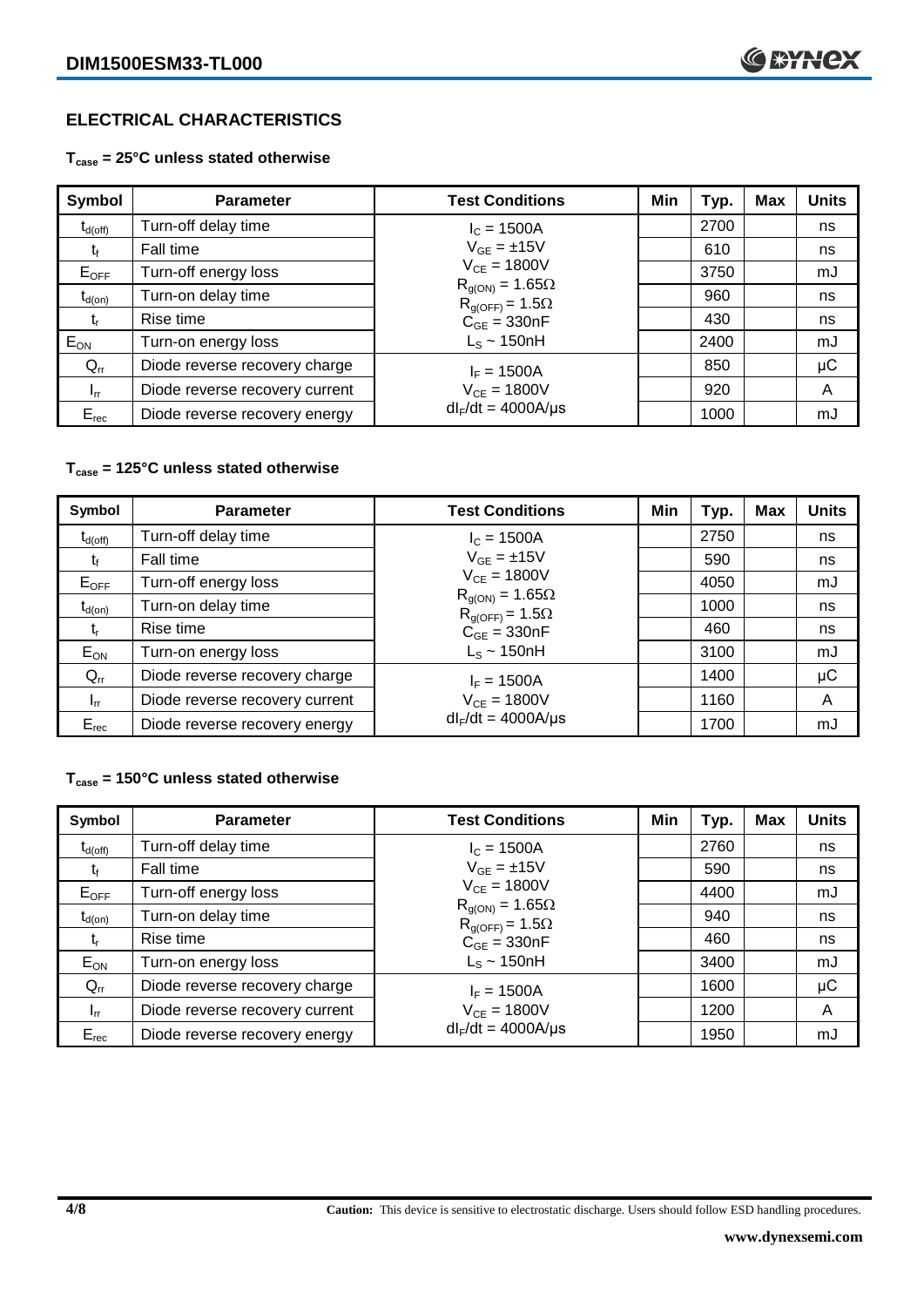

**Caution:** This device is sensitive to electrostatic discharge. Users should follow ESD handling procedures **5/8**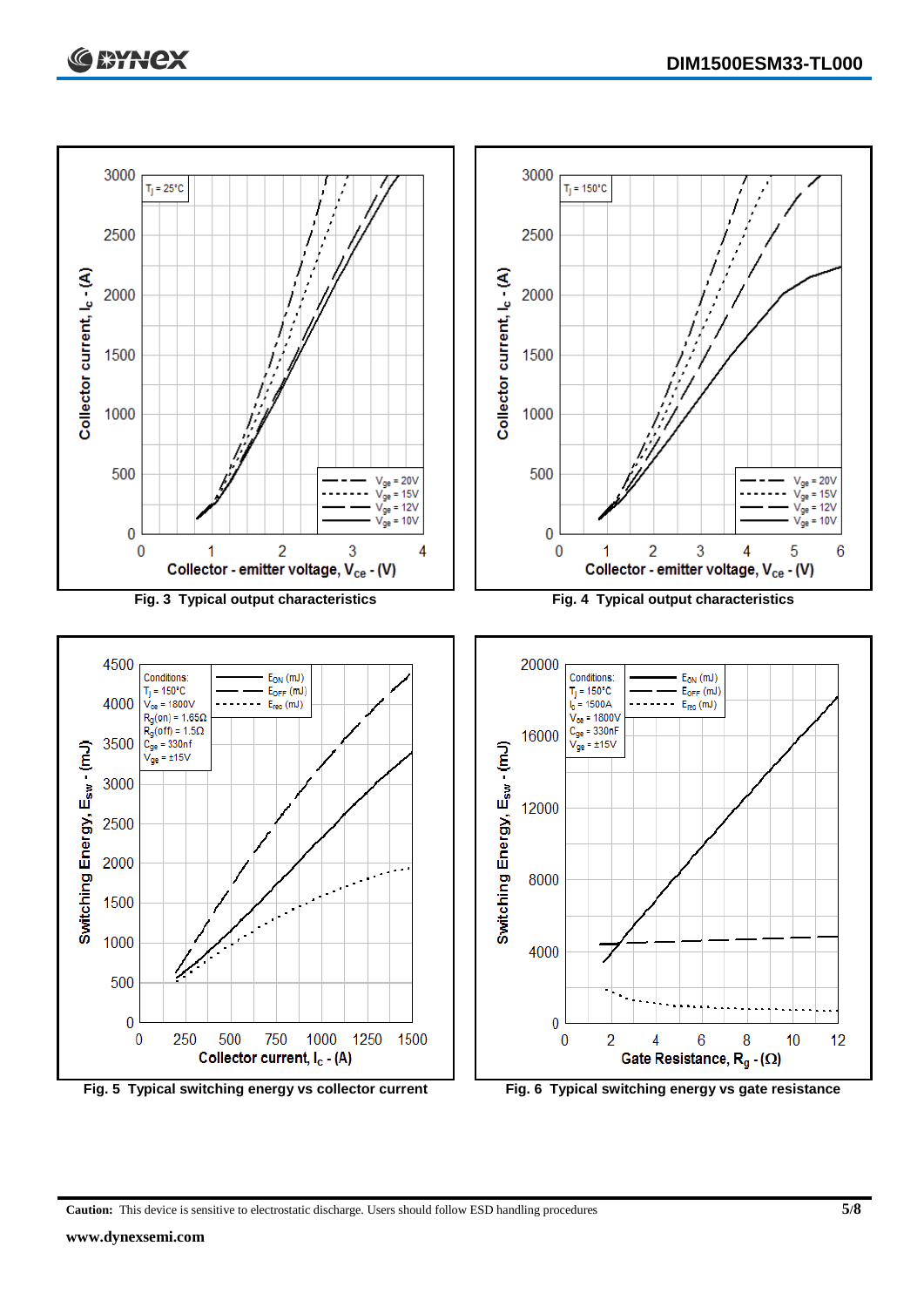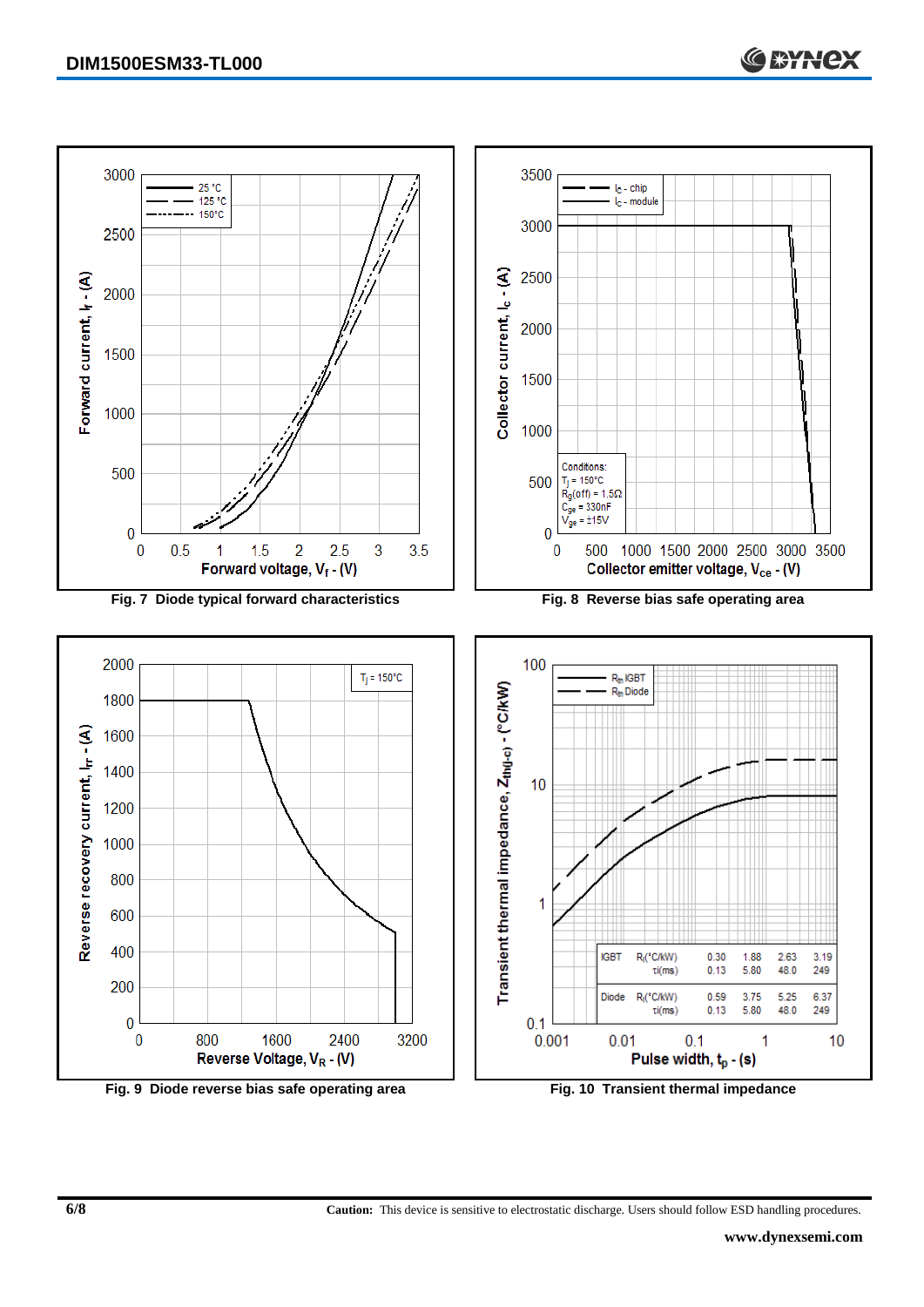

#### **PACKAGE DETAILS**

For further package information, please visit our website or contact Customer Services. All dimensions in mm, unless stated otherwise. **DO NOT SCALE.**



**Caution:** This device is sensitive to electrostatic discharge. Users should follow ESD handling procedures **7/8**